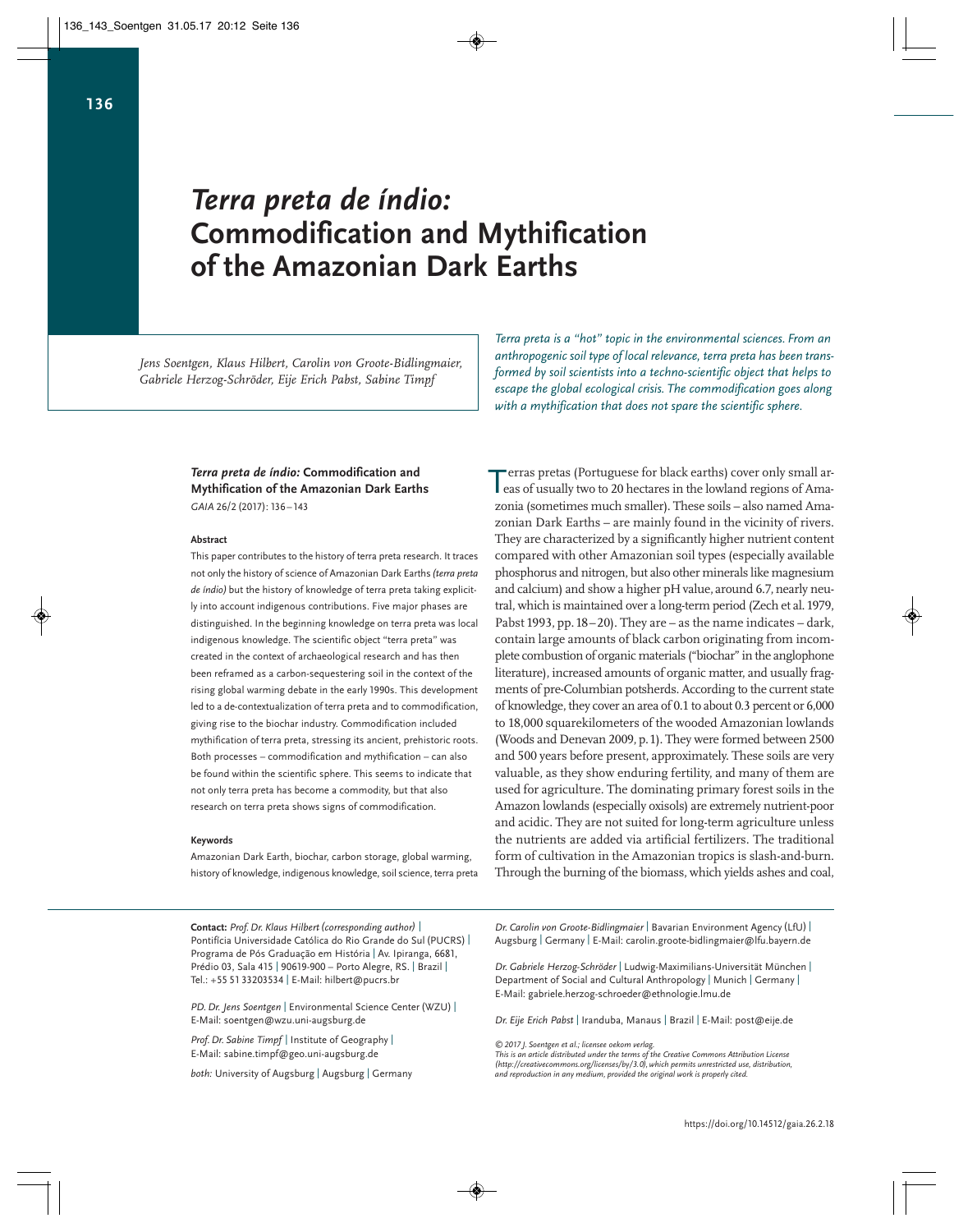a fertile field is created. This field is abandoned when soil fertil ity declines.

The knowledge of the phenomenon, the properties and the localization of terras pretas in Amazonia is traditional indigenous knowledge (for a critical discussion of the term see Carneiro da Cunha 2009, pp. 10–26). This knowledge was, and in some respects remains, the basis for all scientific research on the topic. Even today, the normal way for researchers to "discover" new terra preta sites is to ask locals.

This is why a history of knowledge (Sarasin 2011) of Amazonian Dark Earth is necessary. A mere history of modern research on terra preta (see Woods and Denevan 2009), which only consid ers published articles, is insufficient, because from such an abbreviated history the conclusion might be drawn that only white (non-indigenous) researchers and entrepreneurs were the active producers of knowledge on terra preta.

### **Indigenous Knowledge on Terra Preta**

Terra preta (as well as terra mulata – a more brownish type of terra preta) is a local term from the Brazilian Amazon lowlands, to which corresponding designations exist in Amerindian languages (Frutuoso do Vale Jr. et al. 2007). European travellers and researchers first learned about these soils through their native companions (Hilbert 1955, pp.11–19). Such soils were and are specifical ly searched for by the native groups in Amazonia, but also by other riverside dwellers, because all sorts of vegetation grow much better in these soils (Katzer 1903, p. 67, Mayntzhusen 1910, p. 462).

Indigenous knowledge of terra preta is much older than "white knowledge" of it. It constitutes the first and certainly most important phase of the history of knowledge of terra preta. One can assume that this knowledge was much more differentiated in the past than we know today. However, indigenous knowledge is poorly documented. It is reasonable to conjure that indigenous groups once not only knew the locations and the properties, but also had and have opinions concerning the origin of terra preta. Until today only very little ethnographic research has been conducted on this topic. How *terra preta de índio* could have (been) formed, and whether there still exists indigenous knowledge on soil management techniques that could have lead to the formation of terra preta was the question of Eije Erich Pabst's dissertation. A central motive of his research was to improve the livelihood in the Amazon lowlands. If it was known how terra preta arose out of the oxisol, then one would have the possibility to enhance the nutritional situation. However, none of the indigenous groups Pabst interviewed knew a "recipe" for the production of terra preta (Pabst 1993, pp. 142f.). These findings do not refute the hypothesis that terra preta has been formed intentionally, as Pabst himself emphasizes. It is possible that this knowledge once existed, but then was lost during the population collapse in the centuries after the discovery of South America by Europeans, caused by persecution and the diseases brought in by them. Additionally, the indigenous populations were displaced from all favourable regions and were

forced into a largely non-sedentary life. It is therefore possible that traditional know-how of how to intentionally produce terra preta, which had existed in pre-colonial times, was reduced and frag mented in the course of time, or was lost completely.

In contrast, Pabst's fieldwork revealed several indigenous ideas on the origin of terra preta. Besides the conjecture that the dark earth soils are of natural origin, there is also the opinion that they stem from the gods<sup>1</sup>, as well as the belief that other Indians made the earth (Pabst 1993, p.72). Some interviewees stated that they did not know (Waiapi Indians, Pabst 1993, p.104). Meanwhile, a similar investigation has also been undertaken at the Middle Caquetá River in Columbia (Peña-Venegas et al. 2016). Here, fire plays an important part in the speculations about the origin of terra preta (Peña-Venegas et al. 2016, p. 9).

Whether Amazonian Dark Earths were produced *intentional ly* or rather formed unintentionally as a by-product of indigenous ways of life is still the subject of controversial debates. There are several arguments in favour of intentional production. The soil properties of terra preta locations are relatively homogeneous, which indicates active soil management. Ethnopedological research has shown that currently living Amerindian groups' lifestyle leads to the formation of black earth (Schmidt 2013). Even without this evidence, it would be plausible to presume that at least some of the indigenous groups formerly living in the Amazon consciously carried out soil management techniques by adding a combination of charcoal, ceramic sherds and organic material (human excrement). Considering the many inventions of the Amazon Indians (Nordenskiöld 1929, Soentgen and Hilbert 2012), it is highly unlikely that such a vital phenomenon should have totally escaped the people's conscious awareness prior to contact with Europeans. If organic waste is dumped at some location, it is clear that at some point someone will observe better growth of many plants in close proximity of such a compost-like site. A comparison with developments in other parts worldwide also supports the hypothesis. The first report on the use of charcoal in agriculture is found in a textbook-like treatise entitled *Nogyo Zensho (En cyclopedia of Agriculture)* written by Yasusada Miyazaki in 1697 (Oga wa and Okimori 2010, p. 489). Miyazaki describes, quoting from an older text published in China, that one should char waste, mix it with concentrated excreta and stock that mixture for a while. When this manure then is applied to the fields it is efficient for yielding any crop (Ogawa and Okimori 2010, p. 489). We see from this passage that the intentional use of charred organic material was probably of ancient origin in East Asia. In other words, modern scientific soil science is not necessary for the development of the forms of soil management that result over centuries in the formation of terra preta. Therefore it is plausible to assume that not only in East Asia, but also in South America people developed methods of soil improvement via biochar use, even if this knowledge was lost later.

**>**

<sup>1</sup> According to a statement by Arawete Indians: "the forest god threw them down from heaven" (Pabst 1993, p. 72).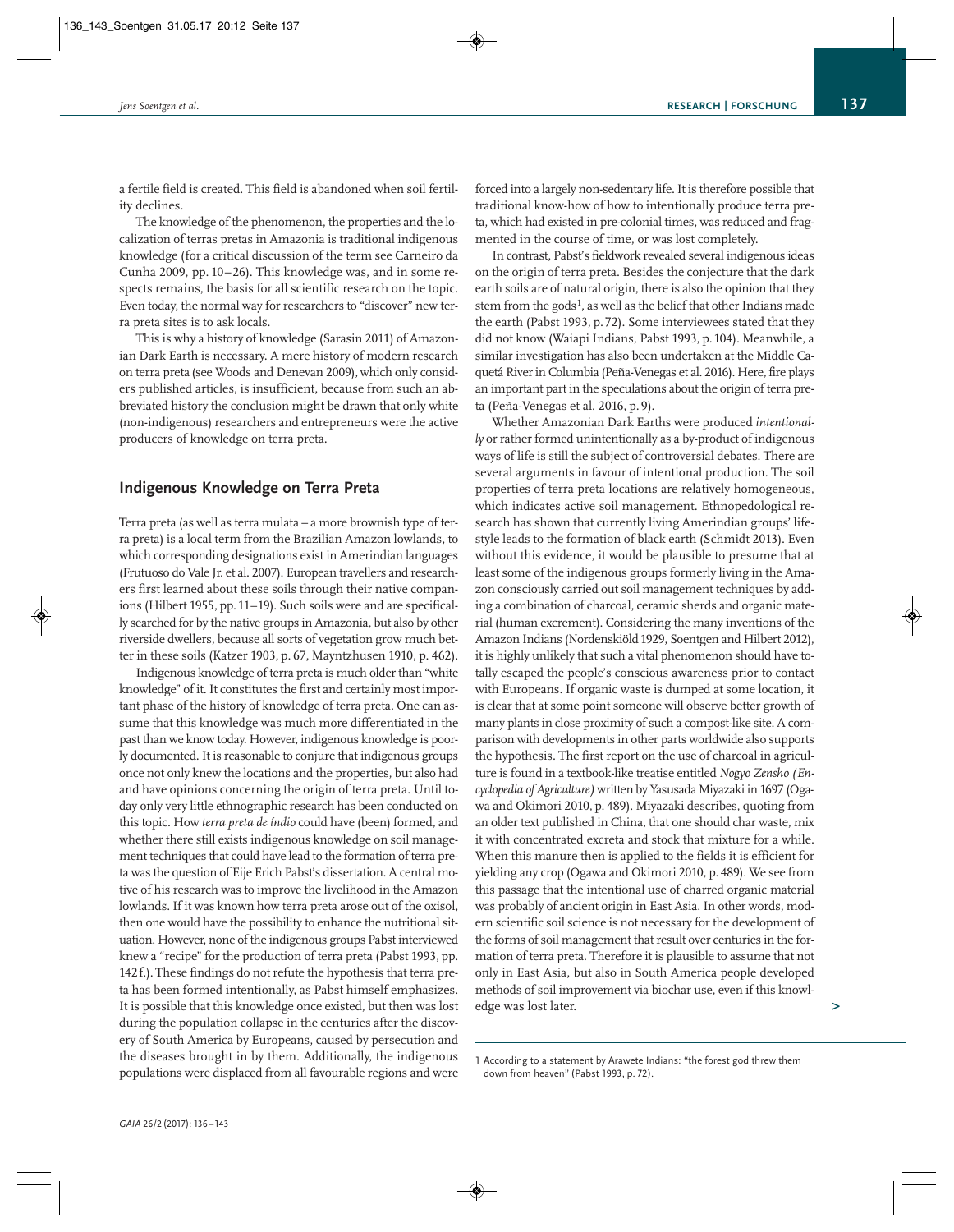# **Selective Transfer of Indigenous Knowledge to Foreign Researchers**

The second phase is characterized by a selective transfer of knowledge about the phenomenon and the geographical locations of terra preta to European settlers and (later) researchers, mainly archae ologists. The transfer (and, at the same time, transformation) of local indigenous knowledge (on this notion Soentgen 2013) to Europeans (or descendants of them) is a process of historical significance that has already been thoroughly analysed by Gilberto Frey re in the second chapter of the book *Casa Grande e Senzala* (Freyre 2001). Freyre attributes the central role in this process of knowledge transfer to the "cunhã", the Tupí-Guaraní woman. Without such transfer the conquest of South America by European settlers could not have taken place, as conquest and settlement require knowledge how to survive in a new and therefore unknown environment (geographical and technical knowledge, knowledge of plants, animals, people, languages, etc.)(Friederici 1925, pp.151– 161, 187 f., see also Posey 2000).

Correspondingly, European researchers learned about the dark earths from indigenous people. Their interest in these earths was motivated firstly by the discovery of potsherds of pre-Columbian Indian cultures in these soils. "Onde há terra preta há 'careta'" – where there is dark earth, there are (anthropomorphic) clay fig-

ures and zoomorphic appendages (Hilbert 1955, p. 13). Therefore, the locals often refer to theses soils as *terra preta de índio* – black earth of the (American) Indian. The archaeologists who entered the Amazon from the late 19<sup>th</sup> century onwards were looking for new sites of pre-Columbian settlements. To them, terra preta within a matrix of oxisols was an indicator of ancient settlements. They were interested in ceramics, not in earths. And the ceramics were found in terra preta sites (figure 1).

The existence of the fertile Amazonian Dark Earths has farreaching significance for the reconstruction of the history of the Americas, since it forces scholars to revise the estimates of the number of inhabitants of Amazonia before 1492. Currently a precolonial population of eight to ten million is considered plausible, based on estimates of terra preta acreages in Amazonia, which is much more than formerly estimated (Clement et al. 2015, see also Smith 1980).

This fits the observations of Conquistador Francisco de Orellana (1511 to 1546), whose chronicler Gaspar de Carvajal reports that they had sighted numerous huge settlements in this first expedition along the Amazon in 1542, especially in the region below and above the confluence of the Rio Negro (Carvajal 1894, pp. 41– 49). Retrospectively Carvajal praised the extraordinarily intel ligent and inventive people of the Amazon and their wonderful works (Carvajal 1894, p. 81).

**FIGURE 1:** Indigenous ceramics from a terra preta site are analyzed and discussed at the Museo Emílio Goeldi in Belém (Pará).

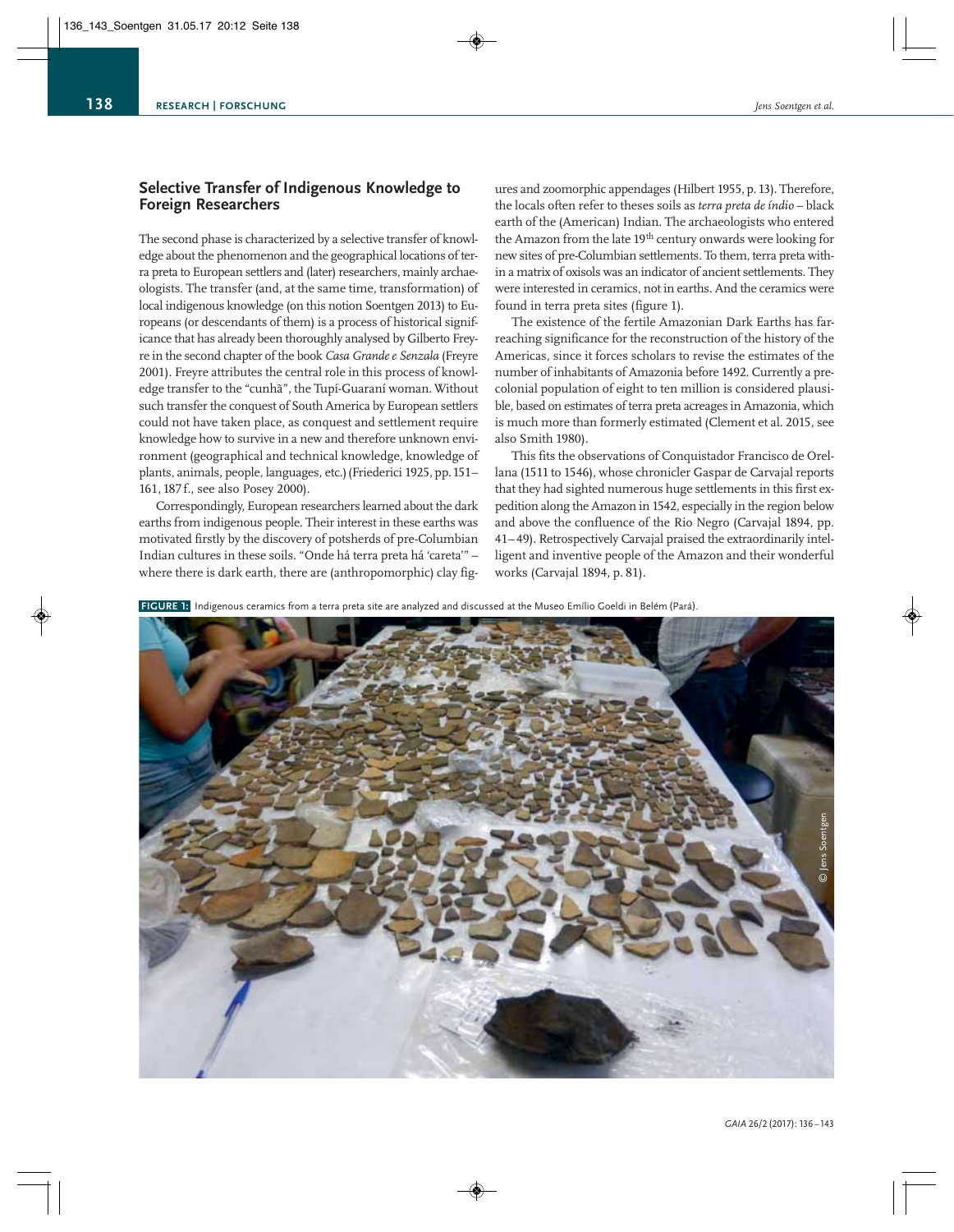# **The Scientific Characterization of**  *terra preta de índio*

Until the first half of the 20<sup>th</sup> century, "white knowledge" of terra preta was restricted to a positivistic knowledge of certain proper ties and geographical distribution plus vague ideas on the origin of these earths. The German-Brazilian ethnologist and archaeo logist Curt Nimuendajú (1883 to 1945; on Nimuendajú's scientific work and life see Baldus 1946, Hartmann 1981) went beyond this state by developing an empirical theory of the formation of terra preta (Nimuendajú-Unkel 1914).

Nimuendajú postulated that wherever a certain earth was found, that is, what is called *terra preta de índio* in Amazonia, ceramic fragments of earlier cultures would also be found. Following this premise, Nimuendajú discovered the remains of 63 previously unknown indigenous settlements in the vicinity of Santarém at the confluence of the Rio Tapajós and the Amazon.

line microenvironment to symbiotic microorganisms and to nitrogen-fixing bacteria in the soils and therefore enhances plant growth (figure 2, p. 141), especially in tropical soils (Ogawa and Okimori 2010, p. 497).

# **Synthetic Black Earth as Climate Saviour**

The fourth phase of the history of knowledge of terra preta starts with the idea that Amazonian Dark Earth could be produced synthetically, and that such a production might mitigate major social and environmental problems. In1992 the Dutch soil scientist Wim Sombroek, who had already devoted his doctoral thesis to the soils of the Amazon (Sombroek 1966, pp.174 –176), outlined the idea to use biochar in order to sequester carbon, which would be deci sive for the further story of terra preta (Sombroek 1992). He proposed to produce *terra preta nova* (new black earth) through the

# *The local phenomenon* terra preta de índio *was reframed into the artificially "manufacturable" substance and commodity* terra preta nova *that one now can buy by the sackful in many garden centers.*

In a letter written in 1945 to the German-Brazilian ethnologist Herbert Baldus (published in Baldus 1951, pp. 2 f.), he outlined, a few months before his death, his thoughts.2 Nimuendajú concluded from a lucid interpretation of the spatial distribution of terras pretas that they could not have been formed from the remnants of sediments of lakes nor of volcanic ashes but that they are anthropogenic soils. Intentionally or unintentionally they had been produced by indigenous populations having once settled there. Nimuendajú stated that *all* terras pretas in Amazonia were of indigenous origin. Their formation, he explained, was due to the burning of wood in hearths, not to slash-and-burn. He also generalized that *all* dark earths were archaeological sites, because all dark earths of Amazonia were made by people. He thereby positioned himself in opposition to the prevailing interpretation that presumed a natural genesis of terras pretas (Katzer 1903, p. 68).

Based on the thoughts of Nimuendajú, in the early 1980s the natural scientific research of the terras pretas started with the inves tigations of Eije Erich Pabst and Gerhard Bechtold. For the first time they showed that (and how) the black earths differ chemically from the reddish oxisols common in Amazonia: terras pretas have, as already mentioned, a significantly higher pH value and contain more organic substances, parts of which stem from human faeces (Birk et al. 2011), more nitrogen and more phosphorus (Zech et al.1979, Pabst1993,pp.18–20). The characteristic portion of charcoal had already been highlighted by Nimuendajú.

Today, the scientific characterization and explanation of the properties of terra preta is the subject of a world-wide research community. It is assumed that charcoal offers a favourable alka -

deliberate introduction of plant charcoal into nutrient-poor soils to enhance their long-term characteristics. Sombroek foremost followed the goal of giving the inhabitants of Amazonia, and of the tropics in general, an instrument to achieve greater harvests through reactivation of ancient techniques of soil-amendment (Sombroek et al. 2002). On the other hand, he argued, a significant contribution to the fight against man-made global warming could be made. This combination of terra preta with the issue of climate change brought terra preta onto the international agenda. Sombroek explained that the synthetically produced *terra preta no va* could help in the mitigation of climate change because it stored carbon (on studies supporting this claim see Ogawa and Okimori 2010, p. 496). Through the introduction of biochar into the soil, carbon could be sequestered, because the carbon in the charcoal is not as easily mobilized to carbon dioxide or methane as is the carbon in organic material. Charcoal is more stable than are organic materials that are formed out of carbon compounds.

Sombroek generated an international researcher community. He gave it a new narrative, which roots the carbon-sequestering *terra preta nova* in pre-colonial times, and an emblem created by himself (Woods et al. 2009, backside cover), which alludes to indigenous designs and fits to the narrative. He thereby provided soil science, a discipline usually standing in the shadow, with unex-

**>**

<sup>2</sup> It might be considered as a basic document of that research even if in the modern terra preta research it has lapsed into obscurity (e. g., it is not mentioned in the chronology of Woods and Denevan 2009).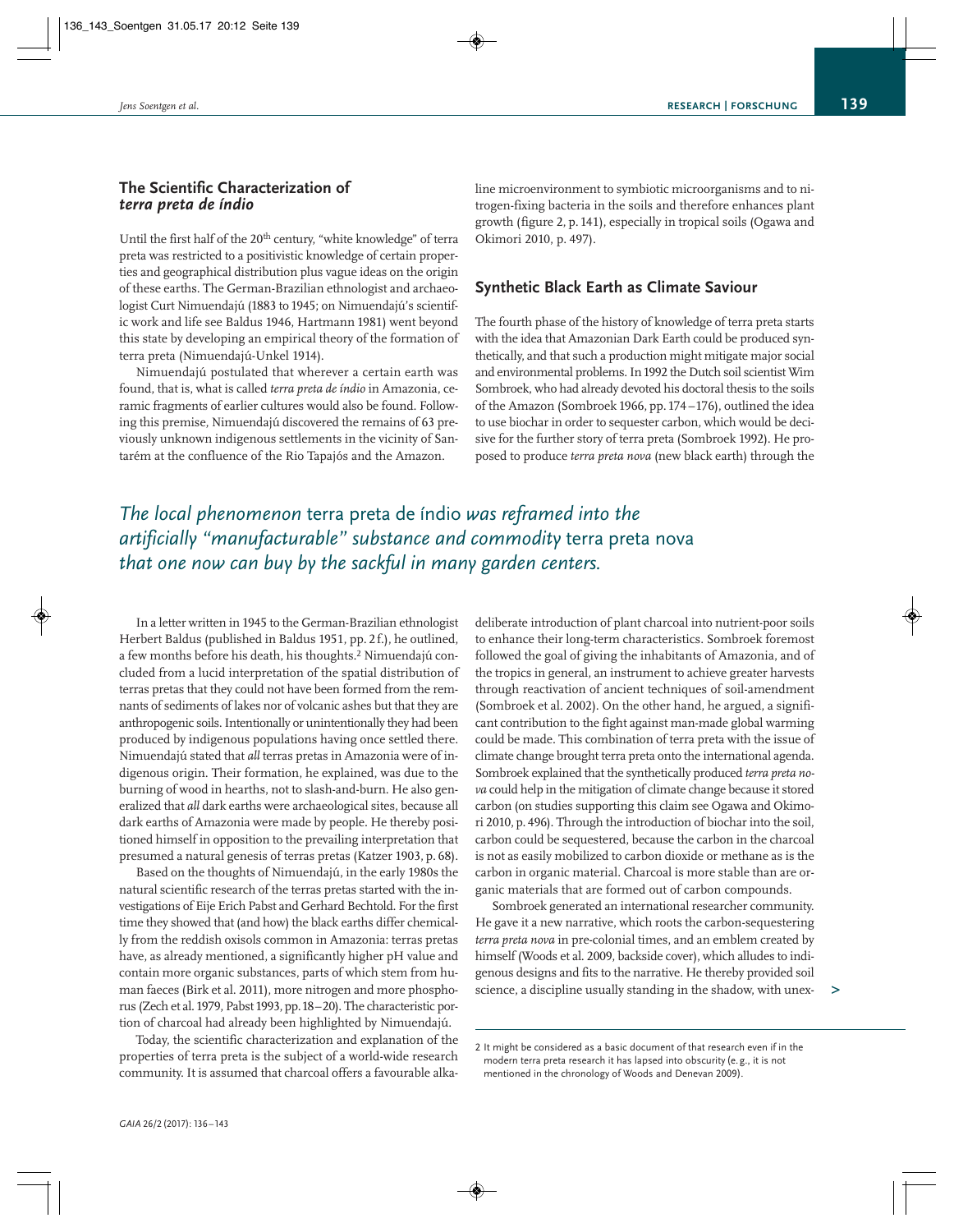pected media attention and made it more competitive with respect to fundraising. Sombroek did not only create a new research agenda, but also a convincing story. Here the climate-affecting trace gases generated by the industrial civilization, there the solution for the problem: a very specific man-made earth, whose secret we owe to the indigenous people of the rain forest living in harmony with nature (for a critique of the image of the eco-friendly Indian see Krech 1999, on Krech see Andrej 2015, pp. 51–59).

# *Terra preta nova* **as Commodity and Myth in Industry and Science**

Sombroek's vision has since been put into practice.<sup>3</sup> In a fifth discourse phase, terra preta was reframed as a commodity, and the research on terra preta likewise shows signs of commercialization. *Terra preta nova* is the object of a rapidly growing industry that has made a product out of the Amazonian soil that one now can buy by the sackful in many garden centers. In July 2006, the *Interna tional Biochar Initiative* <sup>4</sup> was founded, whose goal is to support research on and commercialization of biochar suitable for the manufacture of black earth. The use of industrially made biochar in agriculture should now, according to the activists, increase climate protection through long-term carbon sequestration as well as soil fertility. Lobbying work is being conducted in the political as well as in the economic sphere. One goal is that biochar, as sequestered carbon, is acknowledged as an effective means of storing carbon and takes its place in global political climate decisions, particularly in the Kyoto protocol and in subsequent treaties (see the critical discussion in Bruges 2009, pp. 100–114).

The elemental carbon in the form of charcoal became more and more the central focus, probably because of the attention given to the climate issue. The climate-saving *terra preta nova* is in many respects different from the *terra preta de índio*. First and foremost, it is a manufactured product while the original terra preta is a special soil type that is the stable result of an anthropogenic in-situ transformation of an oxisol, a soil type that formed over thousands of years in tropical regions out of different rock types. Second, the commodity *terra preta nova* is a de-contextualized *substance* that can be commercialized, and that resembles Amazonian Dark Earths in *some* aspects only. This *terra preta nova* can be produced anywhere through a technical process. Although it has been shown that the porous ceramic components of the ancient potsherds also have a positive function as a water reservoir (Macedo et al. 2008) and alter the course of water in the soils, they are excluded of the usual definition and practice of *terra preta nova* research and of the usual terra preta production maybe because they are irrelevant to the global-warming frame. This alteration in the definition induces a major semantic shift: a certain type of local soil is reframed into an artificially "manufacturable" substance and commodity.<sup>5</sup> To put a fine point on the matter one could say that the local phenomenon *terra preta de índio* became a *terra preta de gringo,* a dark earth of non-place-based, internationally active researchers and businessmen.

Simultaneously with the commodification of *terra preta nova* a myth has been constructed. This myth frequently surfaces in the fifth phase of terra preta knowledge history. The myth constructs a new, synthetic context for the de-contextualized substance. It has the function of a sales pitch and is a typical supplement of commodities (Haug 1986). Thus, a "black revolution from the rain forest" has been launched, which shows the "way out of the worldwide climate and hunger crisis" (see Scheub et al. 2014, book jacket text). German producers utilize the myth in order to market their high-priced garden soil.<sup>6</sup>

Similar visions are also found in scientific papers, usually in the abstract or in the introduction. This indicates that not only *terra preta nova* became a commercial product, but also the research on terra preta is being commercialized in the era of "academic capitalism" (Münch 2014). Huge grants (e.g., a European Research Council Consolidator Grant of 1,723,004.97 euros from 2014 to 2018) for terra preta research have been won in Europe and North America with promises of mitigation of global warming and promotion of "sustainability". Research must sell nowadays. And it sells better if it tells fascinating myths.

For one of the most renowned terra preta researchers in Germany, Bruno Glaser, terra preta can contribute simultaneously to three of the *Millennium Development Goals* defined by the United Nations, in that it fights desertification, binds atmospheric CO<sub>2</sub> and thereby fights global warming, as well as helping maintain biodiversity hotspots in tropical rain forests (Glaser 2007, p.187). The large-area use of terra preta would reduce the pressure on primary forests and thus stop further degradation of the rain forest, and at the same time protect the climate. The US-American soil researcher Johannes Lehmann likewise considers the incorpora tion of biochar in the soil to be a "win-win approach" (Lehmann 2009, see also Lehmann 2007), and his colleague David A. Laird even speaks of a "charcoal vision: a win-win-win scenario for simultaneously producing bioenergy, permanently sequestering carbon while improving soil and water quality" (Laird 2008). Biochar production can become lucrative, especially if the manufacture and incorporation of biochar becomes part of the emission certificate market as  $CO<sub>2</sub>$  sequestration.

Although surely not every scientific paper on terra preta contains such forms of persuasive language, the above examples are not exceptions. In many scientific papers *terra preta nova* is framed as a re-enactment of past cultural techniques. Thereby the idea

<sup>3</sup> Whether this is achieved in a manner that would have satisfied him, is an open question.

<sup>4</sup> *www.biochar-international.org*

<sup>5</sup> Through this change in meaning, the newly defined terra preta can be industrially produced in a manner similar to what the Bavarian writer Walter von Molo once imagined in his *Murnau Diaries* as "earth factories" that "would produce wonderful wheat soil or whatever was desired, that then would be poured out over swamps, deserts, barren or stony areas of all types. Rains of earth would be allowed to occur with great transport aircraft, earth cloudbursts" (von Molo 1959, p. 153).

<sup>6</sup> The company Palaterra advertises with the slogan: "The gold of the earth – after the example of the Índios" (Palaterra 2014).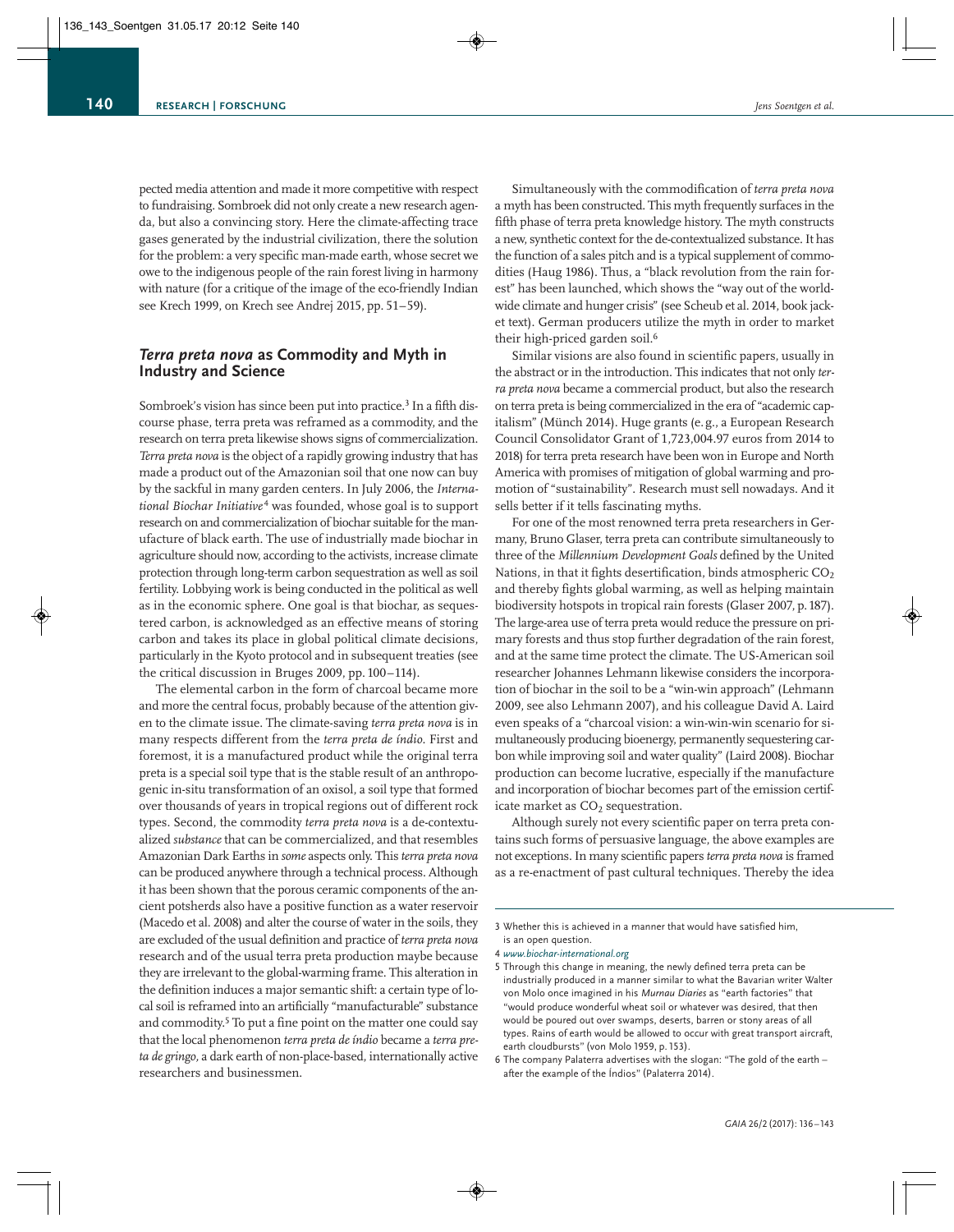

**FIGURE 2:** Riparians in Amazonia still use hearth ash and charcoal to enhance the fertility of their onion beds (Rio Negro).

gains additional persuasive power. Not only is a strategic vision be ing formulated, but a narrative is constructed that works at the same time as a research-directing paradigm. For such narratives and meaningful tales, it is characteristic to frame the salvation as a return of something ancient, prehistoric. Such narratives reach back, telling the story of prehistorical conditions, people and gods, in order to orient and motivate the action of present-day protagonists (Wülfing 1997, pp.159f., on the term "myth" see also Schmitz 2013). In our case, it is the pre-Columbian Indian who was in possession of the secret to make fertile soil out of infertile ground. This ability of traditional societies was, according to this frame, not only based on knowledge, but on wisdom. Therefore it is valid to reactivate it now for the purpose of finding a way out of the ecological crisis.

The mythicizing is problematic in the scientific context. It suggests that a (technical) way out of the problems mentioned has been found – *terra preta nova*. However, that is doubtful. The main stumbling block for an effective fight against further and acceler ated global warming is not first and foremost technical, but rath er of a political nature. There are many technical options, but none

of them will stop or slow down global warming, because the global political will to implement them is limited (Soentgen 2016). The mythicizing nevertheless fulfills functional purposes. For one thing, it might have the function of convincing funding agencies, but then motivating the research community and attracting young researchers could prove to be more impactful (see Frese 2000 on the function of narratives in groups). For instance, a report on a terra preta symposium, published in *Nature,* commented on a meeting of soil scientists who are researching terra preta: "More than one eye in the room had a distinctly evangelical gleam" (Marris 2006, p. 624). The same journal is supportive of spinning the myth further. Cernansky (2015) praised terra preta as a substance of hope that is not only a possible remedy for climate change, but also a nutrient and water reservoir and even an absorbing medium for toxic substances. He retells the myth of the ancient Amazonian origins: "Although it is just starting to catch on with farmers today, biochar has ancient roots. Hundreds of thousands of years (sic!) ago, residents of the Amazon produced it by heating up organic matter to create rich, fertile soils called terra preta" (Cernansky 2015, p. 259).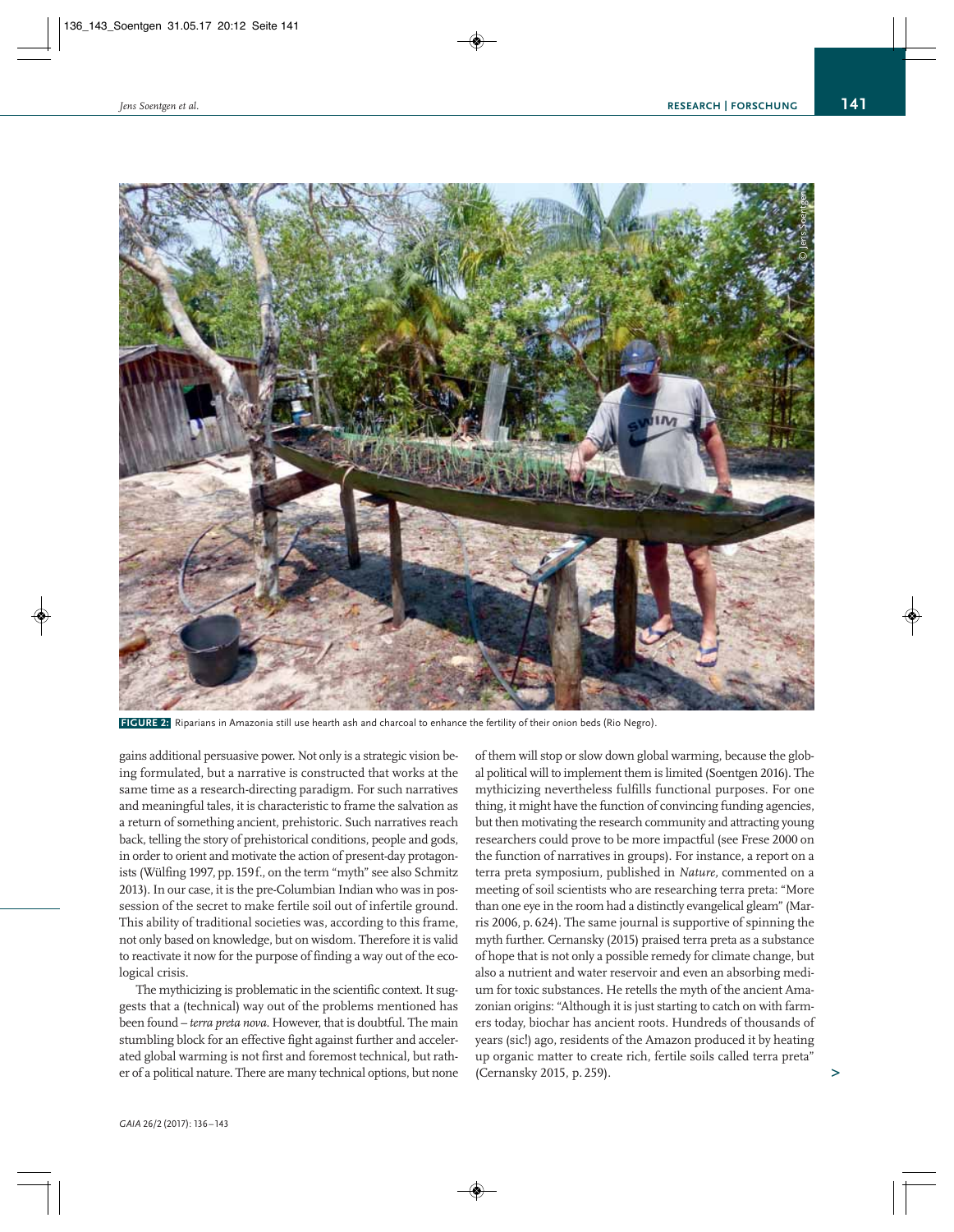By the end of March 2017, 4,019 scientific publications had been published that referred to terra preta or biochar.<sup>7</sup> Terra preta inspired research in many areas, for example on novel methods of wastewater treatment (Rakelmann et al. 2009). But mostly it is framed as a carbon sink. The euphoria is not groundless, for example, if biochar replaces peat, it might contribute to climate protection, especially in Europe (Kammann et al. 2010, pp. 52–54). Nevertheless, some claims may prove exaggerated. In a study published in 2011 it has been criticized that up to then only few field studies had proved that the carbon particles really remain in the soil and that the carbon bonding is not (over)compensated by other processes (Ernsting 2011, pp. 8–12). In addition, health consid erations come into play, at least if terra preta is produced by farmers on a small scale without state-of-the-art technology: not only smoke (see for a new analysis of smoke of burned plants Iinuma et al. 2007), but also other products of the pyrolysis processes (i.e., organic compounds that remain in the charcoal) can be a danger to health. In addition, other uses for biomass might compete with biochar (Scholz et al. 2014, pp. 55–60, Lai 2007).

It should also be noted critically that mainly large companies would profit from the integration of *terra preta nova* and, respectively, biochar in the CO<sub>2</sub> markets (Ernsting 2011, pp. 18f.). Also, it may not be easy to confirm that biochar is sustainably produced and does not originate from illegal deforestation (Bruges 2009, p.117). Consequently, the *Biochar* activists are criticized by other nongovernmental organizations, particularly by Biofuelwatch8 (see Bates 2010, pp. 169–174).

## **Outlook**

In Germany, terra preta (and terra mulata) are registered as protected names or trademarks (registered with the Terra Preta GmbH, headquartered in Berlin). However, it should be stressed that the concepts and the expressions terra preta (and terra mulata) are not products of European creativity. They are the intellectual achievements of the people of Amazonia. The modern terra preta research would have hardly ever started without indigenous knowledge. This is not only valid for the knowledge of the concrete sites and characteristics of terra preta. Also, the knowledge of the special suitability of terra preta for plant cultivation originates in traditional indigenous knowledge. It may still be controversial whether the ancestors of Amazonian natives living today produced terra preta intentionally, but there are observations that support this claim (Schmidt 2013, Hecht and Posey 1989).

Who benefits from research on terra preta? Sombroek's *terra preta nova* was intended to help local inhabitants of Amazonia and mankind at the same time. The local concrete benefit that Sombroek wanted to achieve has been lost sight of in the course of the transformation of *terra preta de índio* to a carbon-based, only glob-

ally relevant *terra preta do gringo* that is defined and produced not by locals but by translocal experts. To the authors of this paper it seems appropriate to make the cognitive and maybe also the financial gain to which *terra preta nova* leads more effective for the Amazonia's present-day inhabitants.

We would like to thank the German Academic Exchange Service (DAAD) and Capes (Brasília) for funding research on terra preta and three anonymous reviewers for valuable remarks and suggestions.

# **References**

- Andrej, M. 2015. *Die Konstruktion von traditional ecological knowledge: Eine kritische Analyse wissenschaftlicher Umwelt- und Naturschutzdiskurse.* Vienna: Institute of Social Ecology. www.uni-klu.ac.at/socec/downloads/ WP162\_Online.pdf (accessed September 6, 2016).
- Baldus, H. 1946. Curt Nimuendajú, 1883–1945. *American Anthropologist, N. S.,* 48: 238–243.
- Baldus, H.1951.Tonscherbenfunde in Nordparana. *Archiv für Völkerkunde* 6: 1–19. Bates, A. 2010. *The biochar solution: Carbon farming and climate change.*

Gabriola Island, BC: New Society.

- Birk, J. J., W. G. Teixeira, E. G. Neves, B. Glaser. 2011. Faeces deposition on Amazonian anthrosols as assessed from 5ß-stanols. *Journal of Archaeological Science* 38: 1209–1220.
- Bruges, J. 2009. *The biochar debate: Charcoal's potential to reverse climate change and build soil fertility.* Schumacher Briefings 16. Dartington: Green.
- Carneiro da Cunha, M. 2009. *"Culture" and culture: Traditional knowledge and intellectual rights.* Chicago: Prickly Paradigm.
- Cernansky, R. 2015. State-of-the-art soil. *Nature* 517: 258–260.
- Clement, C. R. et al. 2015. The domestication of Amazonia before European conquest. *Proceedings of the Royal Society of London B* 282: 20150813. doi: 10.1089/rspb.2015.0813.
- de Carvajal, Fr. G. 1894. *Descubrimiento del Río de las Amazonas según la relación hasta ahora inédita de Fr. Gaspar de Carvajal con otros documentos referentes à Francisco de Orellana y sus companeros publicados. Por José Toribio Medina.* Sevilla: Imprenta de E. Rasco, Bustos Tavera.

Ernsting, A. 2011. *Biochar – a climate smart solution?* Aachen: Misereor.

- Frese, J. 2000. Intellektuellen-Assoziationen. In: *Kreise, Gruppen, Bünde. Zur Soziologie moderner Intellektuellenassoziation.* Edited by R. Faber, C. Holste. Würzburg: Königshausen und Neumann. 441– 462.
- Freyre, G. 2001. *Casa-grande e senzala. Formação da família brasileira sob o regime de economia patriarchal.* Lisboa: Colecção livros do Brasil.
- Friederici, G. 1925. *Der Charakter der Entdeckung und Eroberung Amerikas durch die Europäer. Einleitung zur Geschichte der Besiedlung Amerikas durch die Völker der Alten Welt.* Erster Band. Stuttgart: Friedrich Andreas Perthes.
- Frutuoso do Vale Jr., J., C. Schaefer, J.A. Vieira da Costa. 2007. Etnopedologia e transferência de conhecimento: Diálogos entre os saberes indígena e técnico na terra indígena Malacacheta, Roraima. *Revista Brasileira das Ciências do Solo* 31: 403– 412.
- Glaser, B. 2007. Prehistorically modified soils of central Amazonia: A model for sustainable agriculture in the twenty-first century. *Philosophical Transactions of the Royal Society B* 362: 187–196.
- Hartmann, T. 1981. O enterro de Curt Nimuendajú (1883–1945). *Revista do Museu Paulista* 28: 187–190.
- Haug, W. F. 1986. *Critique of commodity aesthetics: Appearance, sexuality, and advertising in capitalist society.* Minneapolis: University of Minnesota Press.
- Hecht, S. B., D. A. Posey. 1989. Preliminary results on soil management techni ques of the Kayapó Indians. In: *Resource management in Amazonia: Indigenous and folk strategies.* Advances in economic botany. Volume 7. Edited by D. A. Posey, W. Balée. New York: New York Botanical Garden. 174 –188.
- Hilbert, P. P. 1955. *A cerâmica arqueológica da região de oriximiná.* Belém: Museu Goeldi.
- Iinuma, Y. et al. 2007. Source characterization of biomass burning particles: The combustion of selected European conifers, African hardwood, savannah grass, and German and Indonesian peat. *Journal of Geophysical Research* 112. doi: 10.1029/2006JD007120.

<sup>7</sup> Own online research via *ISI Web of Science,* March 23, 2017.

<sup>8</sup> *www.biofuelwatch.org.uk/wp-content/uploads/Biochar-3-pager7.pdf*